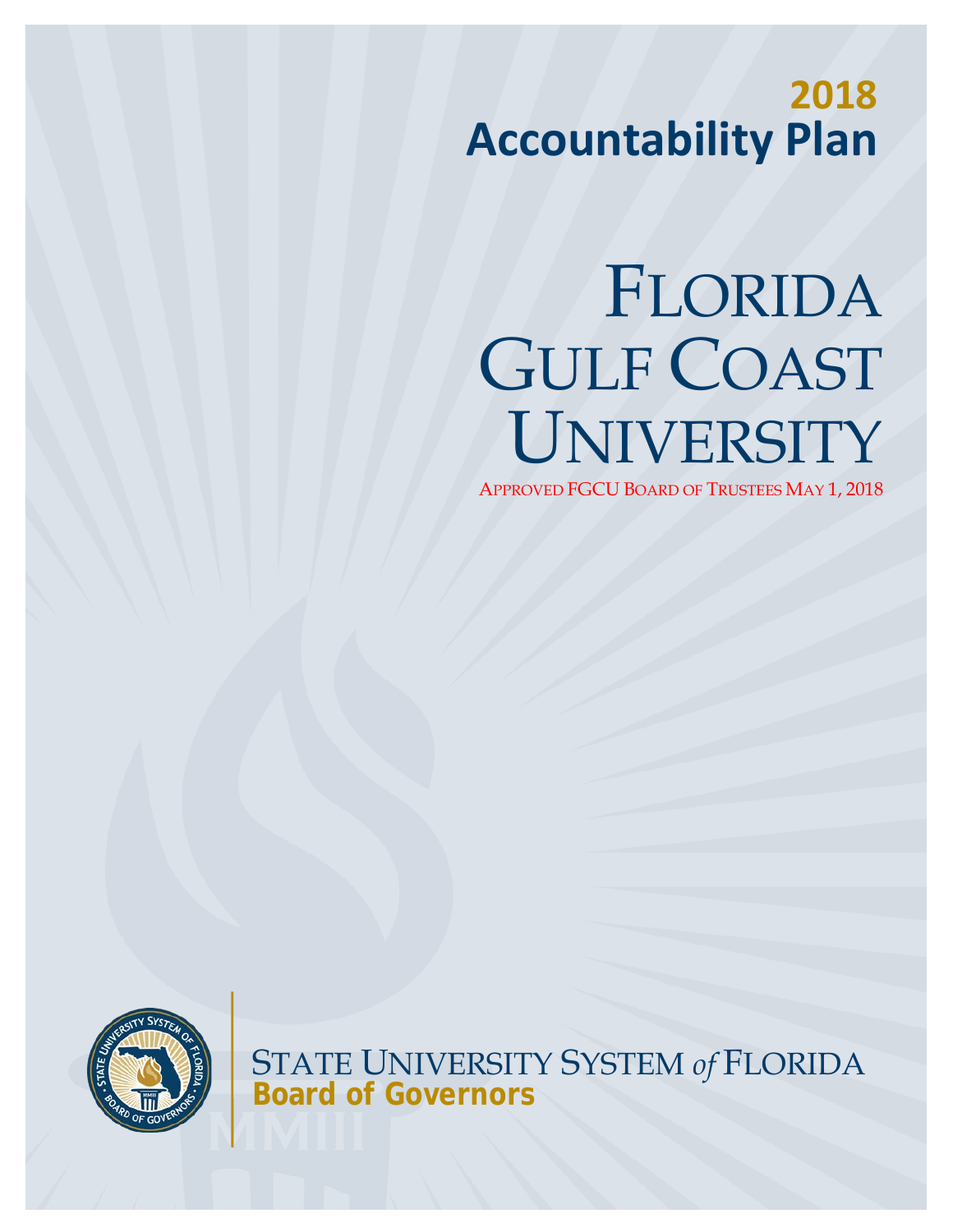

# **INTRODUCTION**

*This is a new report that combines the previous Annual Accountability Report and University Work Plans into one new document that is more closely aligned with the Board of Governors' 2025 System Strategic Plan.* 

*This revised document will enhance the System's commitment to accountability and strategic planning by enabling comparisons between past goals and actual data to better assess performance. This change will help foster greater coordination between institutional administrators, University Boards of Trustees and the Board of Governors.*

*Once an Accountability Plan is approved by each institution's respective Boards of Trustees, the Board of Governors will review and consider the plan for potential acceptance of 2016-17 components. Longer-term components will inform future agendas of the Board's Strategic Planning Committee. The Board's acceptance of a work plan does not constitute approval of any particular component, nor does it supersede any necessary approval processes that may be required for each component.*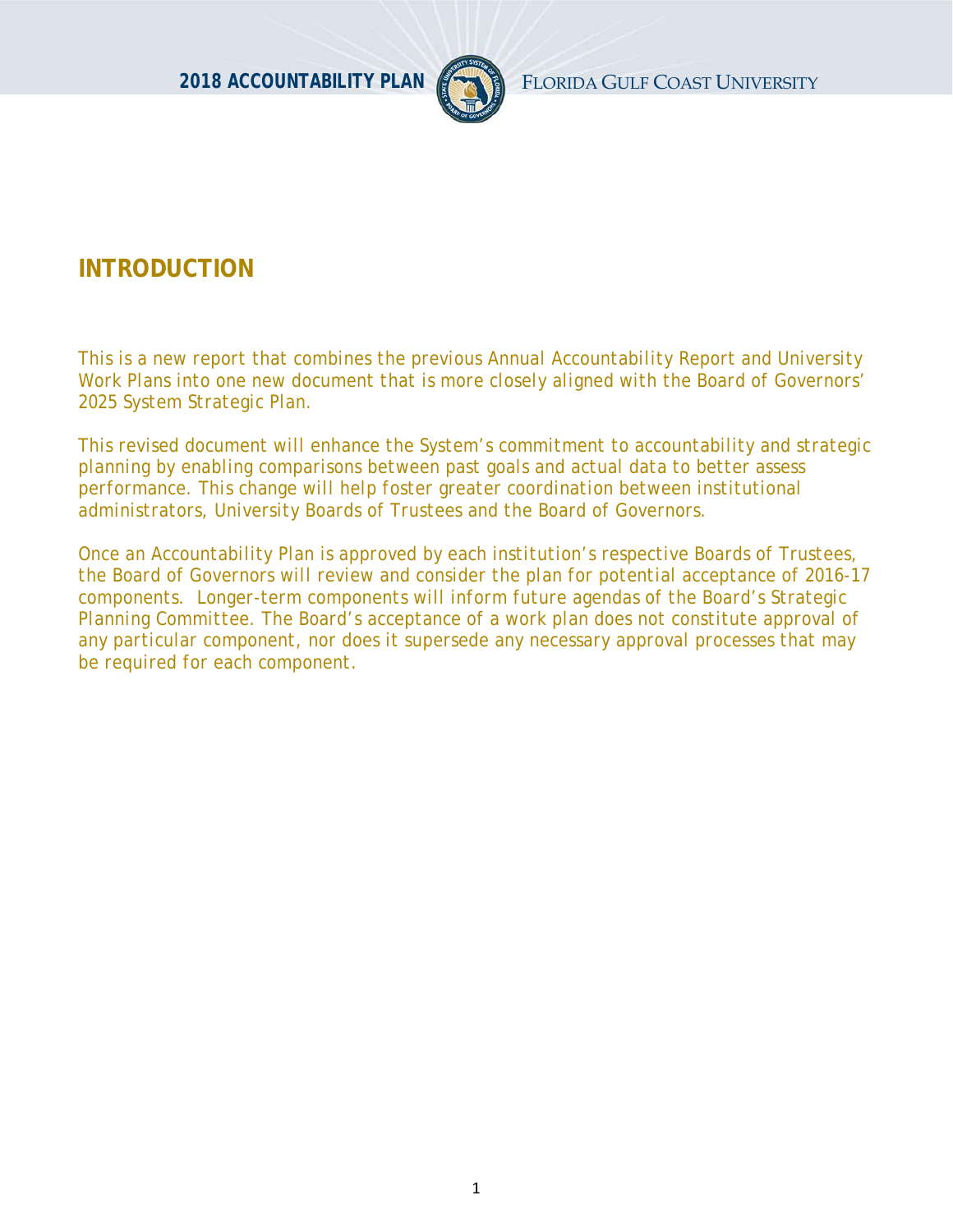

**2018 ACCOUNTABILITY PLAN** FLORIDA GULF COAST UNIVERSITY

# **TABLE OF CONTENTS**

# **1. STRATEGY**

- a. Mission & Vision Statements, p. 3
- b. Statement of Strategy, p. 3
- c. Strengths and Opportunities, p. 4
- d. Key Initiatives & Investments, p. 5
- e. Key Achievements for Last Year, p. 6

## 2. **PERFORMANCE BASED FUNDING METRICS,** p. 7-8

## **3. KEY PERFORMANCE INDICATORS**

- a. Teaching & Learning, p. 9-11
- b. Scholarship, Research and Innovation, p. 11-12
- c. Institution Specific Goals, p. 13
- **4. ENROLLMENT PLANNING**, p. 14-15
- **5. ACADEMIC PROGRAM COORDINATION**, p. 16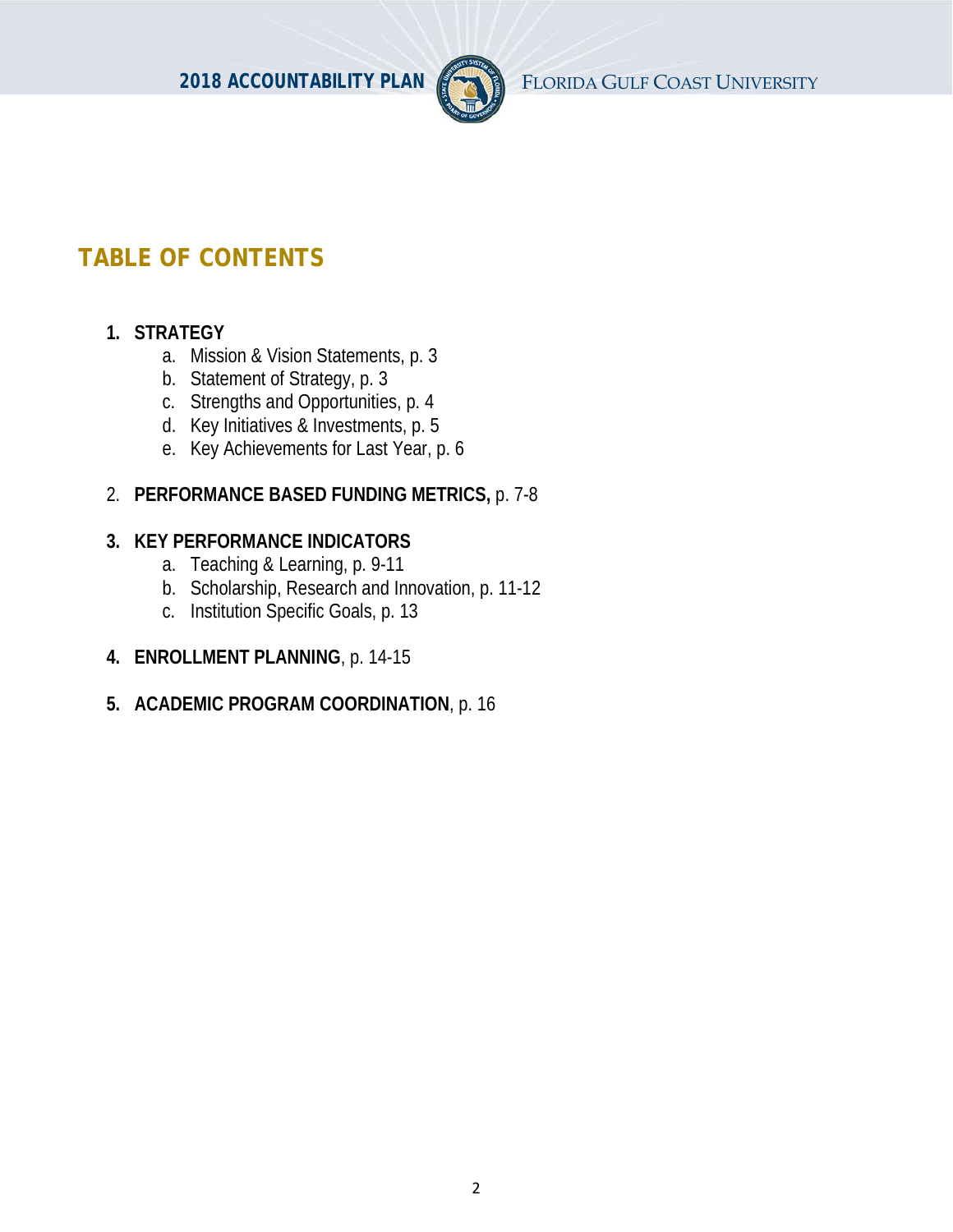

# **MISSION STATEMENT (What is your purpose?)**

Florida Gulf Coast University, a comprehensive institution of higher education, offers undergraduate and graduate degree programs of strategic importance to Southwest Florida and beyond. FGCU seeks academic excellence in the development of selected programs and centers of distinction in science, technology, engineering and mathematics (STEM) disciplines, health professions, business, and marine and environmental sciences. Outstanding faculty and staff supported by a strong community of advisors prepare students for gainful employment and successful lives as responsible, productive and engaged citizens. FGCU emphasizes innovative, student-centered teaching and learning, promotes and practices environmental sustainability, embraces diversity, nurtures community partnerships, values public service, encourages civic responsibility, and cultivates habits of lifelong learning and the discovery of new knowledge.

# **VISION STATEMENT (What do you aspire to?)**

Florida Gulf Coast University will achieve national prominence in offering exceptional value in highquality educational programs that address regional and statewide needs. Our programs, firmly grounded in the liberal arts and sciences, will employ emerging instructional technologies. Possessing an entrepreneurial spirit, graduates will be well prepared for productive lives as civically engaged and environmentally conscious citizens with successful careers, ready to pursue further education.

# **STATEMENT OF STRATEGY (How will you get there?)**

FGCU is the only public regional comprehensive state university in South Florida. FGCU is a catalyst for regional economic growth in the southwest corner of the state, providing affordable higher education that leads to an educated workforce largely focused on local needs of the region. Nearly half of FGCU's graduates leave the university with no student loan debt and those FGCU graduates with debt have a loan default rate below the SUS average.

FGCU serves students that are increasingly diverse, seeking postsecondary instruction in a supportive environment characterized by relatively small classes, rigorous instruction, experiential learning, challenging scholarship, accessible information resources, entrepreneurship, and career focus. This combination not only ensures our students a competitive place in the job market, but also provides the skillset and attitude necessary to pursue advanced education and lifelong learning. FGCU students are second among the SUS in the percentage of graduates employed and/or continuing their education in Florida following graduation: a very important consideration in calculating the state's return on investment.

Student success is at the core of FGCU's mission and is the primary focus of everyone: trustees, administration, faculty, students, staff, alumni, and community. To further advance the core of our mission, FGCU is becoming more pro-active, limiting enrollment growth, increasing scholarship funds, incentivizing student performance, fostering scholarship, and encouraging and rewarding educational efficiency.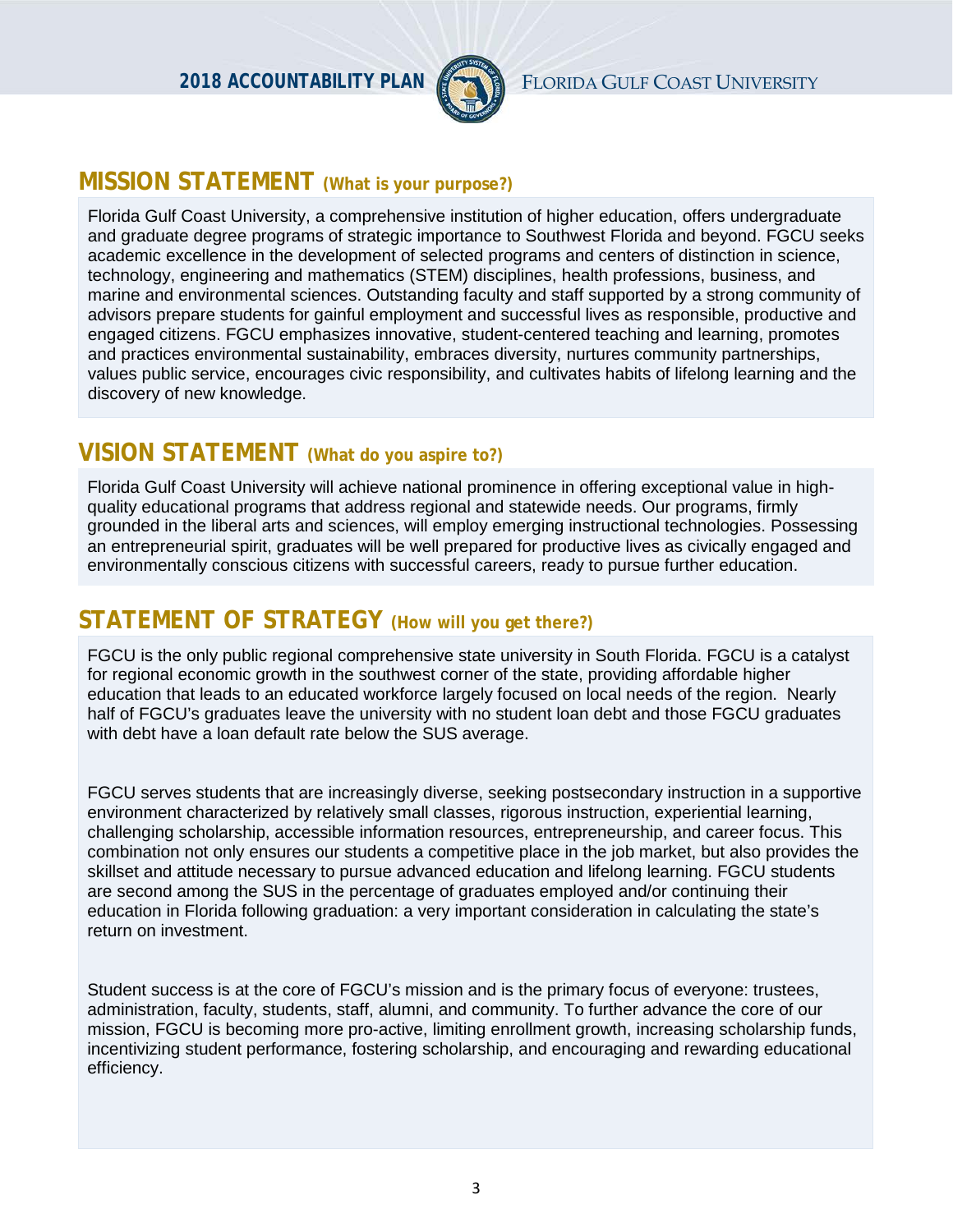

# **STRENGTHS AND OPPORTUNITIES** *(within 3 years)*

#### *What are your core capabilities, opportunities and challenges for improvement?*

FGCU's core capabilities are dedicated to student growth and development. What are these capabilities and how are they manifest? FGCU students are much more likely than their peers nationally to engage in an internship, work, or have a research experience with a full-time faculty member while enrolled at FGCU. Moreover, the relationship the university enjoys with its community is outstanding as seen in its service learning statistics, community fundraising, and contributions to the regional economy including workforce development, cultural and social programming, and economic research.

Among the challenges FGCU must confront now:

- low four-year and six-year graduation rates;
- high student attrition and student transfer-out rates;
- critical shortage of teaching labs;
- more flexible course scheduling and delivery; and,
- limited fiscal resources that include institutionally supported student grants and scholarships.

Opportunities include:

- a newly adopted university strategic plan with well-defined goals and objectives
- creation of a new university-wide structural and functional framework dedicated to student success and enrollment management that has been formalized with the appointment of a new Vice President for Student Success and Enrollment Management reporting directly to President Martin with funding to support its initiatives;
- an actively engaged board of trustees advocating on behalf of the university;
- implementation of a very successful bachelor's degree in entrepreneurship;
- prospective resources to move forward with critically needed regional bachelor's programs in construction management, supply chain management, and business analytics and informatics;
- PECO funds to address the growing science teaching lab shortage; and,
- funding that provides a basis for beginning expansion of the existing undergraduate nursing program.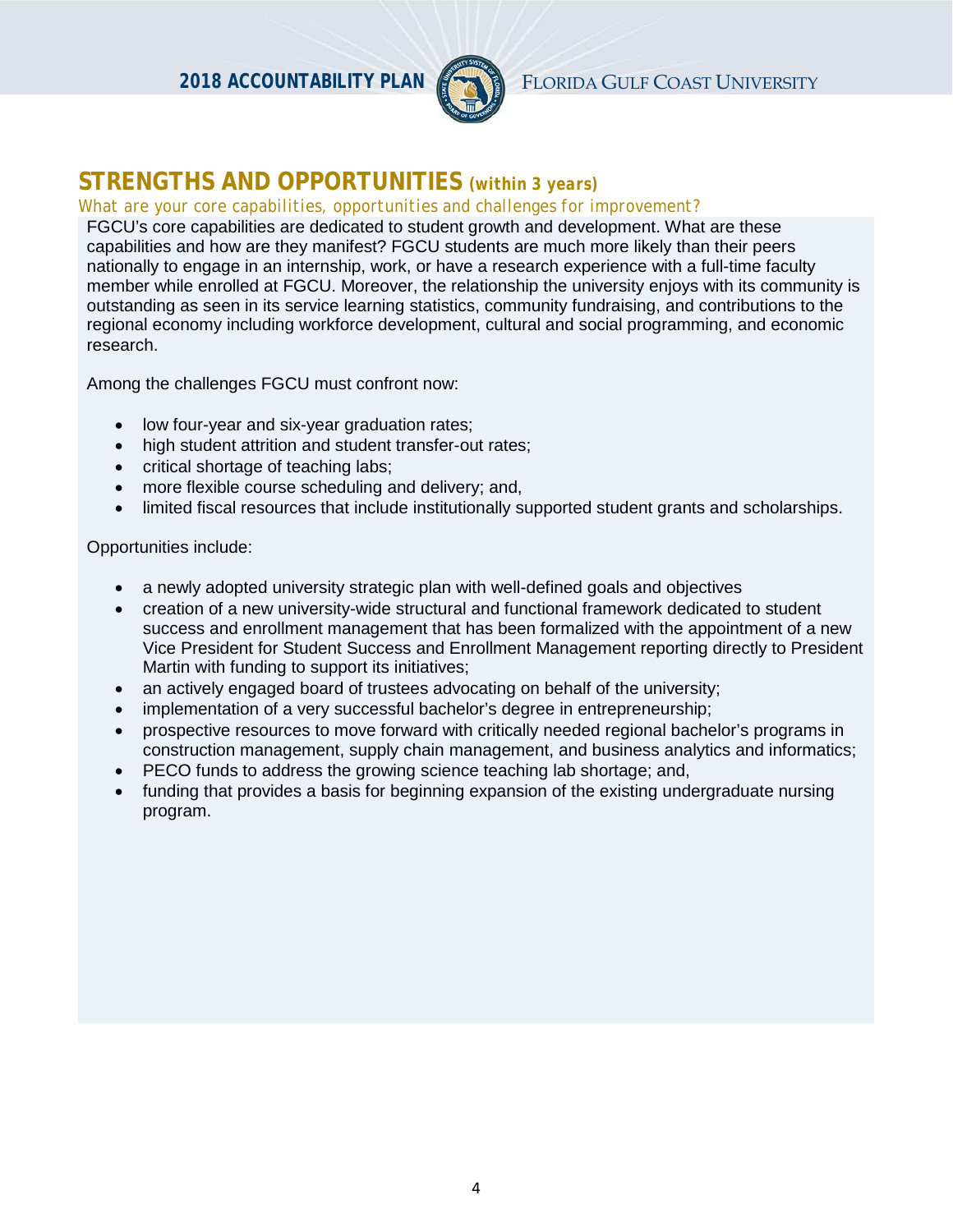

# **KEY INITIATIVES & INVESTMENTS** *(within 3 years)*

*Describe your top three key initiatives for the next three years that will drive improvement in Academic Quality, Operational Efficiency, and Return on Investment.*

1. FGCU will implement a new structural and functional framework to drive student success that will result in improving graduation rates, especially within four years or less. FGCU currently does not have integration of critical offices that support student success. Services provided by these offices (e.g., admissions, financial aid, student advising, registrar, academic support, career services) while largely in place, are spread among several divisions of the University.

To leverage the strengths of each of these offices to achieve significantly enhanced student success requires their integration into a cohesive unit that has direct input to the President. This unit will provide research on FGCU student success. Utilizing the results of this research, FGCU will address the following:

- admissions practices will be adjusted;
- financial support will be targeted to those students with the greatest potential for success;
- flexible scheduling will accommodate student needs;

2. University data systems and analytics are being significantly enhanced to accomplish the following:

- 1) identify and enroll students with the greatest potential for academic success
- 2) retain and graduate them in four years or less.

Student tracking, student engagement, and student success data (in completing degree requirements) are being scrutinized routinely to inform policy decisions and goal attainment especially with regard to performance funding metrics.

- additional policies, programs, and services that keep students on track to graduation will be implemented;
- enhanced student success will be encouraged and incentivized;
- students transferring out will be reduced; and,
- graduates will secure well-paying jobs with opportunities for further education.

Advisors will intervene to ensure that students are engaged and making satisfactory progress.

3. An Honors College that attracts and graduates high-achieving students continues to grow. The plan is to increase student enrollment in the Honors College by 500 (roughly 80% from 700 to 1200) in the next five years. Honors students have much higher graduation rates than the student body as a whole. The Honors College offers generous student financial support, fosters student engagement, creates a challenging intellectual environment and enhances student-life programming. It is a vehicle for attracting and retaining the best and the brightest in an ever-more competitive environment and yields increased scholarship, student retention, and timely graduation.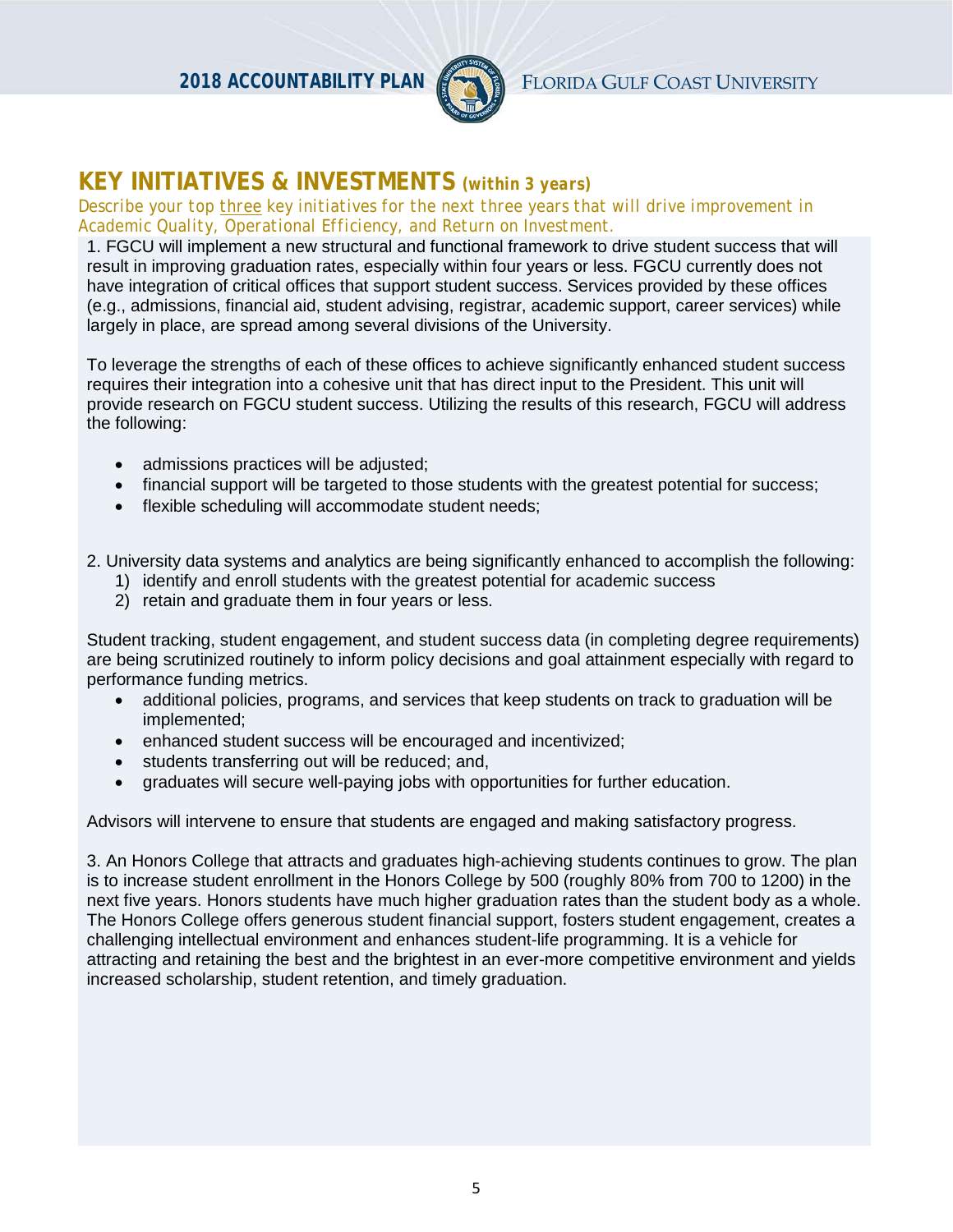

# Key Achievements for Last Year (2016 –2017)

#### **STUDENT ACHIEVEMENTS**

- 1. Yun Cao, a first-year music performance and political science major, participated in the 2016 Conducting Masterclass and Workshop series held in Chicago. Nationally, Yun Cao was the only undergraduate accepted to participate in this event.
- 2. Chelsea Atkins, a software engineering major, was awarded a SMART Scholarship from the American Society for Engineering Education. The scholarship was established by the Department of Defense to support undergraduate and graduate students pursuing degrees in science, technology, engineering and mathematics (STEM) disciplines.
- 3. Matthew Walzer, a junior studying sports management, participated in the Design for All Showcase held at The White House, where he spoke on a panel about designing apparel and assistive technology for people with special needs.

#### **FACULTY ACHIEVEMENTS**

- 1. Dr. Robert O'Neill, Professor and Chair of the Environmental and Civil Engineering Department, was awarded the ExCEEd (Excellence in Civil Engineering Education) Leadership Award presented annually by the American Society of Civil Engineers (ASCE).
- 2. Dr. Arthur Reubens of the Lutgert College of Business received a Fulbright award to conduct research in Bratislava, Slovakia.
- 3. Dr. Mollie Venglar of the Marieb College of Health and Human Services received the Outstanding Service Award from the Federation of State Boards of Physical Therapy in November 2016.

#### **PROGRAM ACHIEVEMENTS**

- 1. David and Alise Bartley provided a gift of \$1 million to support the University's counseling program.
- 2. The Lutgert College of Business Institute for Entrepreneurship received a \$40,000 grant from the Richard M. Schulze Family Foundation to support the Veterans Florida Entrepreneurship Program (VFEP). FGCU is the Southwest Florida chapter host of the program. This a tuition-free course offered to all veterans in Florida interested in starting a business. The 15-week course gives instruction in the nationally recognized Lean Startup method.
- 3. The FGCU Nursing program had the highest first-time pass rate on the NCLEX within the SUS during 16-17 academic year.

#### **RESEARCH AWARDS/ACHIEVEMENTS**

- 1. Title: State personnel Development Grant; Sponsor: Florida Department of Education; Amount: \$1,393,673. Principal Investigator: Margaret Sullivan.
- 2. Title: FGCU-Runway Program-Economic Incubators. Sponsor: Economic Incubators, Inc. Amount: \$250,000. Principal Investigator: Sandra Kauanui.
- 3. Title: Talent Search for Lee County Florida 2016-2021. Sponsor: U.S. Department of Education; Amount: \$240,000. Principal Investigator: Dolores Keisler.

#### **INSTITUTIONAL ACHIEVEMENTS**

- 1. FGCU was awarded \$17.8 million in performance-based funding for FY 2017 during the 2016 legislative session, an increase of 35% over the preceding year.
- 2. FGCU completed its capital campaign exceeding the original target goal of \$100 million by \$27 million.
- 3. FGCU won the 2016 "Exemplary Program Award for Improving General Education" from the Association for General and Liberal Studies.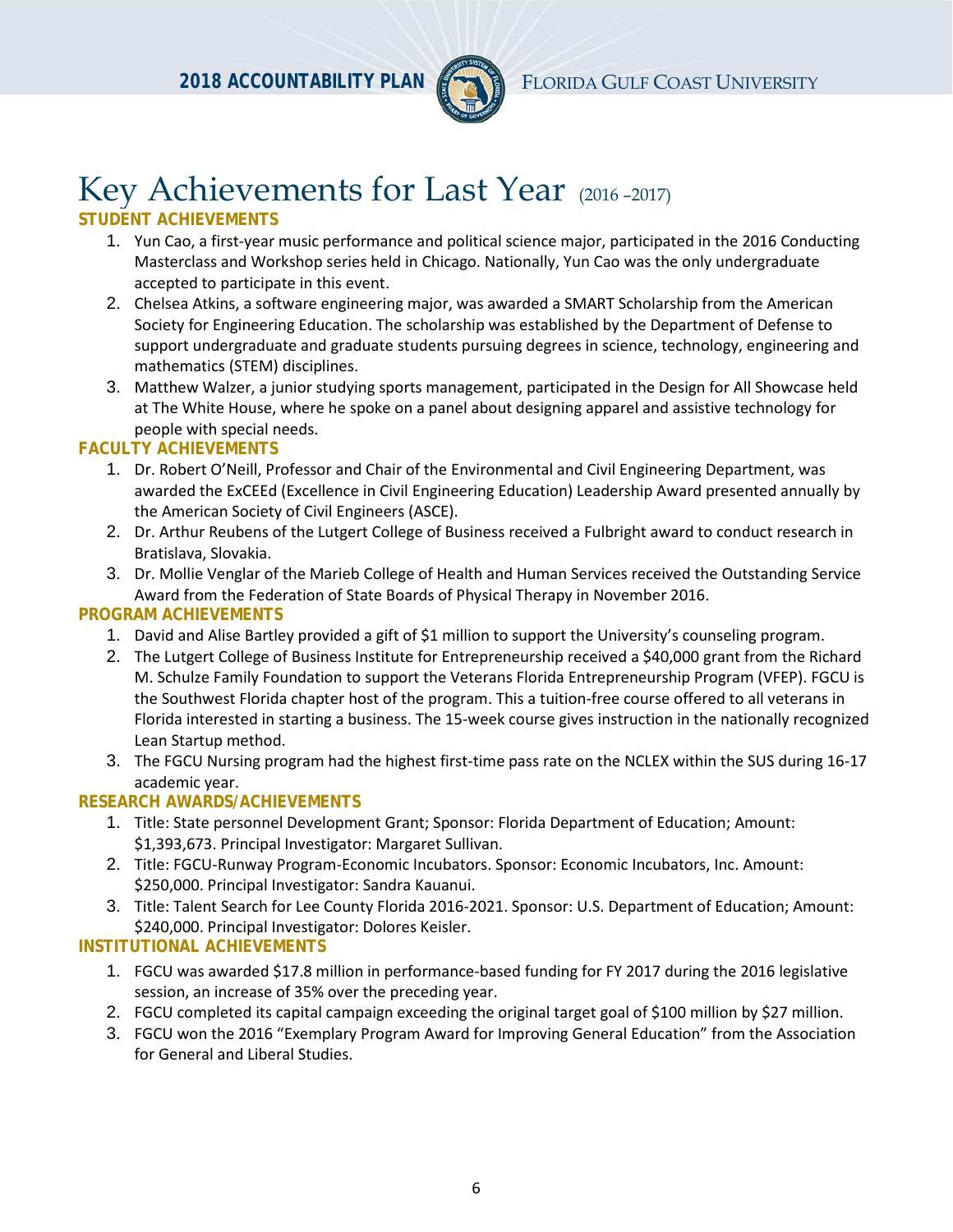

# **PERFORMANCE BASED FUNDING METRICS**

| 1. Percent of Bachelor's Graduates Enrolled or Employed (\$25,000+)                                  |                      |           |                      |                      |         |           |                |           |           |
|------------------------------------------------------------------------------------------------------|----------------------|-----------|----------------------|----------------------|---------|-----------|----------------|-----------|-----------|
|                                                                                                      | 2011-12              | 2012-13   | 2013-14              | 2014-15              | 2015-16 | 2016-17   | 2017-18        | 2018-19   | 2019-20   |
| <b>ACTUAL</b>                                                                                        |                      | 65.6      | 64.3                 | 65.8                 | 68.7    | $\bullet$ | $\bullet$      | $\bullet$ | $\bullet$ |
| <b>APPROVED GOALS</b>                                                                                |                      | $\bullet$ |                      | 66                   | 67      | 68        | 69             | 70        | $\bullet$ |
| <b>PROPOSED GOALS</b>                                                                                |                      |           |                      | $\cdot$              |         | 69        | 70             | 71        | 72        |
| 2. Median Wages of Bachelor's Graduates Employed Full-time                                           |                      |           |                      |                      |         |           |                |           |           |
|                                                                                                      | 2011-12              | 2012-13   | 2013-14              | 2014-15              | 2015-16 | 2016-17   | 2017-18        | 2018-19   | 2019-20   |
| <b>ACTUAL</b>                                                                                        | $\cdot$              | 35,300    | 35,200               | 36,300               | 38,000  | $\sim$    | $\blacksquare$ | $\bullet$ | $\bullet$ |
| <b>APPROVED GOALS</b>                                                                                | $\blacksquare$       | $\bullet$ |                      | 37,000               | 37,500  | 38,200    | 39,000         | 39,900    | $\bullet$ |
| <b>PROPOSED GOALS</b>                                                                                | $\cdot$              | $\bullet$ | $\bullet$            | $\ddot{\phantom{0}}$ |         | 39,000    | 40,000         | 40,500    | 41,000    |
| 3. Average Cost to the Student [Net Tuition & Fees per 120 Credit Hours for Resident Undergraduates] |                      |           |                      |                      |         |           |                |           |           |
|                                                                                                      | 2012-13              | 2013-14   | 2014-15              | 2015-16              | 2016-17 | 2017-18   | 2018-19        | 2019-20   | 2020-21   |
| <b>ACTUAL</b>                                                                                        |                      | 18,300    | 18,690               | 18,900               | 18,230  | $\bullet$ | $\bullet$      | $\bullet$ |           |
| <b>APPROVED GOALS</b>                                                                                | $\ddot{\phantom{0}}$ | $\bullet$ | $\ddot{\phantom{0}}$ | $\ddot{\phantom{0}}$ | 18,690  | 18,440    | 18,190         | 17,940    | $\bullet$ |
| <b>PROPOSED GOALS</b>                                                                                | $\bullet$            |           |                      |                      |         | 18,000    | 17,700         | 17,400    | 17,100    |
|                                                                                                      |                      |           |                      |                      |         |           |                |           |           |

# **4. FTIC Four-Year Graduation Rate**

.

|                       | 2009-13 | 2010-14                  | 2011-15 | 2012-16 | 2013-17 | 2014-18   | 2015-19   | 2016-20 | 2017-21   |
|-----------------------|---------|--------------------------|---------|---------|---------|-----------|-----------|---------|-----------|
| ACTUAL                | 21.5    | 20.2                     | 21.5    | 21.6    | 22.9    | $\bullet$ | $\bullet$ | $\cdot$ | $\bullet$ |
| APPROVED GOALS        |         | <b>Contract Contract</b> | $\cdot$ | 21      | 22      | 23        | 30        | 32      | ٠         |
| <b>PROPOSED GOALS</b> |         | $\cdot$                  | $\cdot$ | $\cdot$ | $\cdot$ | 24        | 26        | 30      | 32        |

# **5. Academic Progress Rate** [Second Year Retention Rate with At Least a 2.0 GPA]

|                       | 2012-13 | 2013-14                                      | 2014-15 | 2015-16                                                                    | 2016-17 | 2017-18                           | 2018-19 | 2019-20 | 2020-21   |
|-----------------------|---------|----------------------------------------------|---------|----------------------------------------------------------------------------|---------|-----------------------------------|---------|---------|-----------|
| ACTUAL                | 69.6    | 71.7                                         | 73.5    | 72.9                                                                       | 74.8    | the company's company's company's |         | $\sim$  | $\bullet$ |
| APPROVED GOALS        |         | the control of the control of the control of |         | 74                                                                         | 75      | 76                                | 77      | 78      | $\cdot$   |
| <b>PROPOSED GOALS</b> | $\cdot$ |                                              |         | the company of the company of the company of the company of the company of |         | 76                                | 77      | 78      | 80        |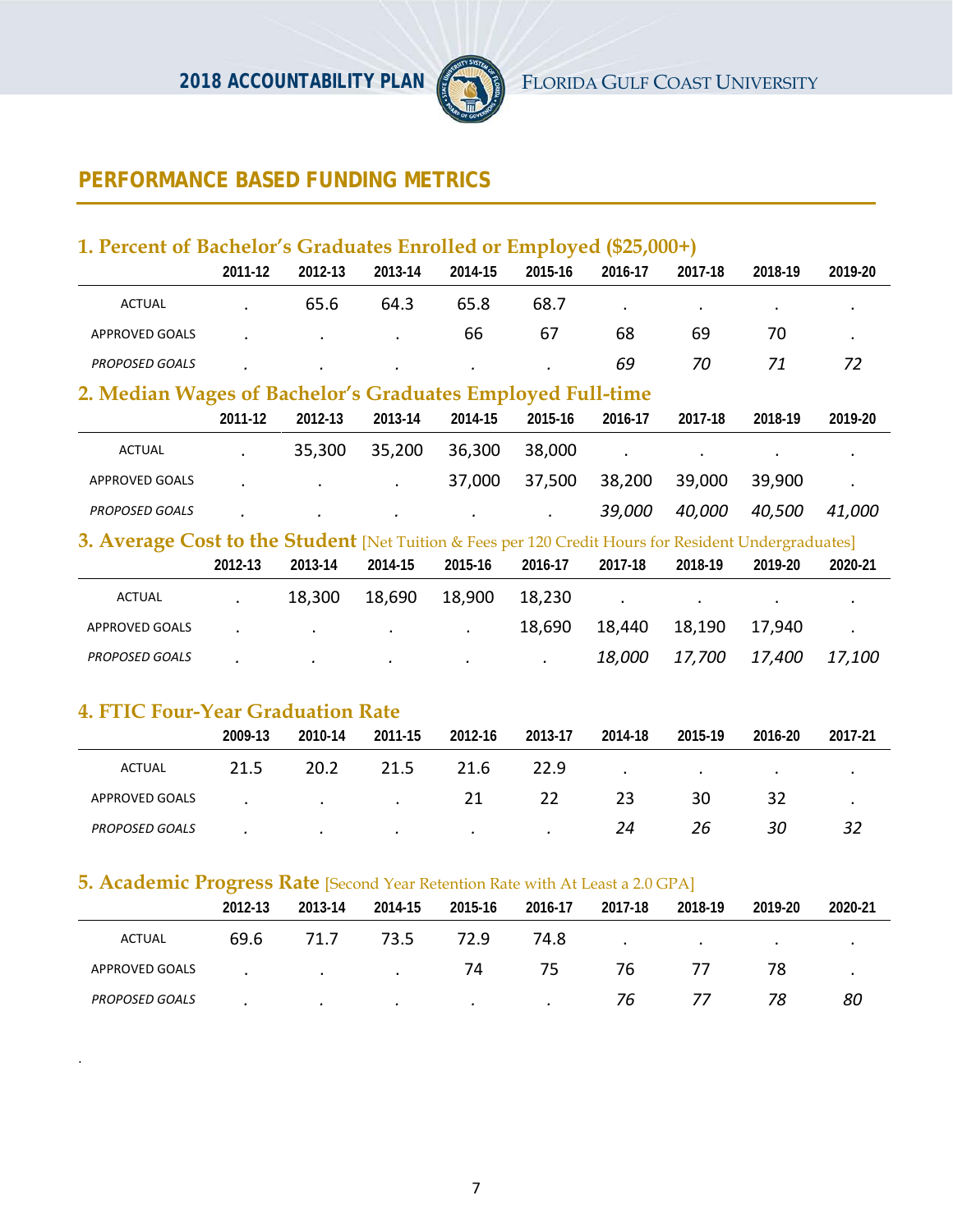

# **PERFORMANCE BASED FUNDING METRICS** (CONTINUED)

| 6. Percentage of Bachelor's Degrees Awarded within Programs of Strategic Emphasis |         |         |         |         |         |         |         |         |         |  |  |  |
|-----------------------------------------------------------------------------------|---------|---------|---------|---------|---------|---------|---------|---------|---------|--|--|--|
|                                                                                   | 2012-13 | 2013-14 | 2014-15 | 2015-16 | 2016-17 | 2017-18 | 2018-19 | 2019-20 | 2020-21 |  |  |  |
| ACTUAL                                                                            | 43.8    | 45.2    | 44.7    | 47.9    | 52.5    |         | $\cdot$ |         |         |  |  |  |
| APPROVED GOALS                                                                    |         |         |         | 47      | 49      | 50      | 51      | 52      |         |  |  |  |
| <b>PROPOSED GOALS</b>                                                             |         | $\cdot$ | $\cdot$ | $\cdot$ |         | 53      | 53      | 54      | 54      |  |  |  |

# **7. University Access Rate** [Percent of Undergraduates with a Pell grant]

|                       | <b>FALL</b><br>2012 | <b>FALL</b><br>2013 | $\sim$<br><b>FALL</b><br>2014 | <b>FALL</b><br>2015 | <b>FALL</b><br>2016 | FALL<br>2017 | <b>FALL</b><br>2018 | <b>FALL</b><br>2019 | <b>FALL</b><br>2020 |
|-----------------------|---------------------|---------------------|-------------------------------|---------------------|---------------------|--------------|---------------------|---------------------|---------------------|
| <b>ACTUAL</b>         | 35.4                | 35.0                | 34.2                          | 31.9                | 30.6                |              | $\bullet$           | $\bullet$           |                     |
| APPROVED GOALS        |                     | $\cdot$             |                               | 36                  | 33                  | 33           | 34                  | 34                  |                     |
| <b>PROPOSED GOALS</b> |                     | $\bullet$           | $\bullet$                     | $\cdot$             | $\cdot$             | 31           | 32                  | 33                  | 34                  |

#### **8. Percentage of Graduate Degrees Awarded within Programs of Strategic Emphasis**

|                       | 2012-13 | 2013-14                           | 2014-15   | 2015-16 | 2016-17 | 2017-18   | 2018-19   | 2019-20 | 2020-21 |
|-----------------------|---------|-----------------------------------|-----------|---------|---------|-----------|-----------|---------|---------|
| ACTUAL                | 66.2    | 63.6                              | 60.2      | 65.3    | 62.0    | $\bullet$ | $\bullet$ |         | ٠       |
| APPROVED GOALS        |         | <b>Contract Contract Contract</b> | $\bullet$ | 62      | 66      | 67        | 68        | 69      | ٠       |
| <b>PROPOSED GOALS</b> |         | $\bullet$                         | $\cdot$   | $\cdot$ |         | 63        | 64        | 65      | 70      |

#### **9. BOG Choice: Percent of Baccalaureate Degrees Awarded Without Excess Hours**

|                       | 2012-13 | 2013-14                                                                                                   | 2014-15                           | 2015-16                           | 2016-17 | 2017-18                                         | 2018-19 | 2019-20                         | 2020-21 |
|-----------------------|---------|-----------------------------------------------------------------------------------------------------------|-----------------------------------|-----------------------------------|---------|-------------------------------------------------|---------|---------------------------------|---------|
| ACTUAL                | 71.9    | 72.3                                                                                                      | 75.9                              | 75.6                              | 75.7    | the contract of the contract of the contract of |         | <b>Contract Contract Street</b> |         |
| APPROVED GOALS        |         | $\mathbf{r}$ and $\mathbf{r}$ are all $\mathbf{r}$ and $\mathbf{r}$ are all $\mathbf{r}$ and $\mathbf{r}$ |                                   | -76                               | - 77    | 78                                              | 79      | 80                              |         |
| <b>PROPOSED GOALS</b> |         | $\cdot$                                                                                                   | <b>Contract Contract Contract</b> | <b>Contract Contract Contract</b> |         |                                                 | 78      | 79                              | 80      |

#### **10. BOT Choice: Bachelor's Degrees Awarded to Hispanic and African-Americans**

|                       | 2012-13 | 2013-14                  | 2014-15                  | 2015-16 | 2016-17 | 2017-18 | 2018-19 | 2019-20   | 2020-21 |  |
|-----------------------|---------|--------------------------|--------------------------|---------|---------|---------|---------|-----------|---------|--|
| ACTUAL                | 427     | 452                      | 504                      | 549     | 608     | $\cdot$ | $\cdot$ | $\bullet$ |         |  |
| APPROVED GOALS        |         | <b>Contract Contract</b> | <b>Contract Contract</b> | 524     | 569     | 589     | 609     | 629       |         |  |
| <b>PROPOSED GOALS</b> |         | $\cdot$                  | $\bullet$                | $\cdot$ | $\cdot$ | 625     | 650     | 700       | 750     |  |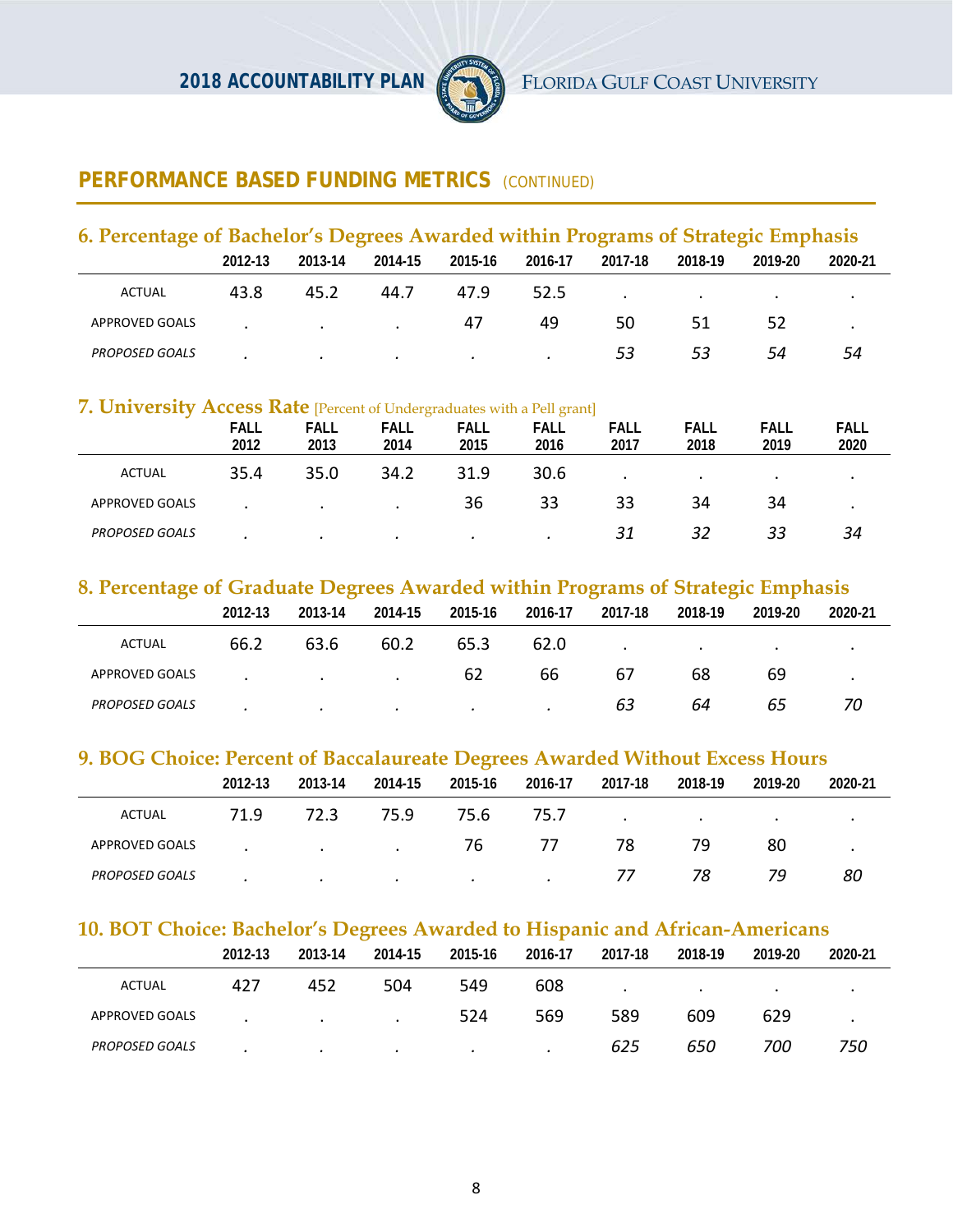

# **KEY PERFORMANCE INDICATORS**

# **Teaching & Learning Metrics** (from the 2025 System Strategic Plan that are not included in the PBF section)

# Public University National Ranking [Number of Top50 Rankings based on BOG's official list of publications]

|                       | 2014 | 2015      | 2016      | 2017      | 2018      | 2019      | 2020      | 2021      | 2022 |
|-----------------------|------|-----------|-----------|-----------|-----------|-----------|-----------|-----------|------|
| <b>ACTUAL</b>         |      |           |           |           |           | $\bullet$ | $\bullet$ | $\bullet$ |      |
| <b>APPROVED GOALS</b> |      | $\bullet$ | $\bullet$ | $\bullet$ | $\bullet$ | $\bullet$ | $\bullet$ | $\cdot$   |      |
| <b>PROPOSED GOALS</b> |      | $\cdot$   |           | $\bullet$ |           |           |           |           |      |

#### **Freshmen in Top 10% of High School Class**

|                       | <b>Fall 2013</b> | <b>Fall 2014</b> | <b>Fall 2015</b> | <b>Fall 2016</b> | <b>Fall 2017</b> | <b>Fall 2018</b> | <b>Fall 2019</b> | <b>Fall 2020</b> | <b>Fall 2021</b> |
|-----------------------|------------------|------------------|------------------|------------------|------------------|------------------|------------------|------------------|------------------|
| ACTUAL                | 11               | 15               | 13               | 14               | 14               | $\bullet$        | $\bullet$        | $\bullet$        |                  |
| APPROVED GOALS        |                  | $\cdot$          |                  | 14               | 15               | 16               |                  | 20               | $\bullet$        |
| <b>PROPOSED GOALS</b> |                  | $\bullet$        | $\cdot$          | $\cdot$          | $\cdot$          | 15               | 16               |                  | 20               |

# **Professional Licensure & Certification Exam First-time Pass Rates**

|                                           |         |         |                |                |         | 2018                 | 2019                 | 2020                 | 2021                 |
|-------------------------------------------|---------|---------|----------------|----------------|---------|----------------------|----------------------|----------------------|----------------------|
| <b>CALENDAR YEAR</b>                      | 2013    | 2014    | 2015           | 2016           | 2017    | <b>GOALS</b>         | <b>GOALS</b>         | <b>GOALS</b>         | <b>GOALS</b>         |
| <b>Nursing</b>                            | 92%     | 96%     | 96%            | 99%            | 90%     | 95%                  | 95%                  | 96%                  | 96%                  |
| US Benchmark                              | 85%     | 85%     | 87%            | 88%            | 90%     | $\cdot$              | ٠                    | $\cdot$              |                      |
| <b>MULTI-YEAR</b>                         | 2011-13 | 2012-14 | 2013-15        | 2014-16        | 2015-17 | 2018<br><b>GOALS</b> | 2019<br><b>GOALS</b> | 2020<br><b>GOALS</b> | 2021<br><b>GOALS</b> |
| Physical Therapy                          | 92%     | 96%     | 90%            | 93%            | 91%     | 91%                  | 92%                  | 92%                  | 93%                  |
| US Benchmark                              | 89%     | 90%     | 91%            | 92%            | 92%     | $\cdot$              |                      |                      | ٠                    |
| <b>Exam Scores Relative to Benchmarks</b> |         |         |                |                |         |                      |                      |                      |                      |
| Above or Tied                             | 2       | C,      | $\overline{2}$ | 2              | 1       | 2                    | 2                    | $\overline{2}$       | 2                    |
| Below                                     | 2       | C,      | 2              | $\overline{2}$ | 2       | 2                    | 2                    | 2                    | າ                    |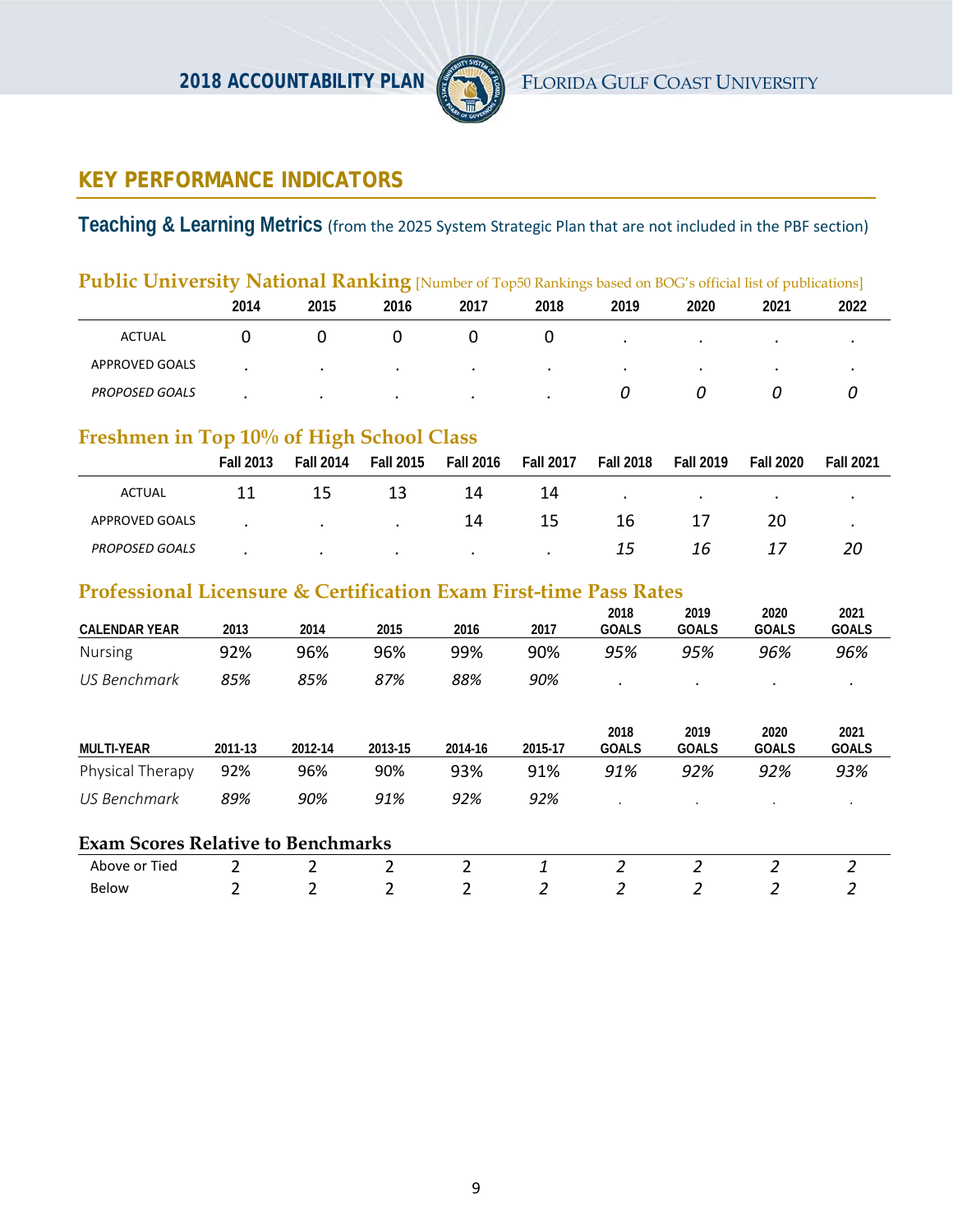

# **Teaching & Learning Metrics**

| Time to Degree for FTICs in 120hr programs                                      |         |         |         |         |                      |                      |                      |                      |                      |
|---------------------------------------------------------------------------------|---------|---------|---------|---------|----------------------|----------------------|----------------------|----------------------|----------------------|
|                                                                                 | 2012-13 | 2013-14 | 2014-15 | 2015-16 | 2016-17              | 2017-18              | 2018-19              | 2019-20              | 2020-21              |
| <b>ACTUAL</b>                                                                   | 4.6     | 4.5     | 4.5     | 4.5     | 4.5                  | $\bullet$            | $\ddot{\phantom{0}}$ | $\blacksquare$       |                      |
| APPROVED GOALS                                                                  |         |         |         | 4.2     | 4.4                  | 4.3                  | 4.2                  | 4.0                  | $\ddot{\phantom{0}}$ |
| <b>PROPOSED GOALS</b>                                                           |         |         |         |         | $\ddot{\phantom{0}}$ | 4.4                  | 4.3                  | 4.2                  | 4.0                  |
| <b>Six-Year FTIC Graduation Rates [full-time students only]</b>                 |         |         |         |         |                      |                      |                      |                      |                      |
|                                                                                 | 2007-13 | 2008-14 | 2009-15 | 2010-16 | 2011-17              | 2012-18              | 2013-19              | 2014-20              | 2015-21              |
| <b>ACTUAL</b>                                                                   | 43      | 49      | 43      | 46      | 48                   | $\ddot{\phantom{a}}$ | $\bullet$            | $\bullet$            | $\bullet$            |
| APPROVED GOALS                                                                  |         |         |         | 45      | 47                   | 50                   | 53                   | 55                   | $\bullet$            |
| PROPOSED GOALS                                                                  |         |         |         |         |                      | 50                   | 53                   | 55                   | 57                   |
| <b>Bachelor's Degrees Awarded [First Majors Only]</b>                           |         |         |         |         |                      |                      |                      |                      |                      |
|                                                                                 | 2012-13 | 2013-14 | 2014-15 | 2015-16 | 2016-17              | 2017-18              | 2018-19              | 2019-20              | 2020-21              |
| ACTUAL                                                                          | 1,875   | 1,864   | 2,062   | 2,331   | 2,399                | $\cdot$              | $\ddot{\phantom{a}}$ | $\ddot{\phantom{a}}$ | $\ddot{\phantom{0}}$ |
| APPROVED GOALS                                                                  |         |         |         | 2,132   | 2,400                | 2,450                | 2,500                | 2,550                | $\ddot{\phantom{a}}$ |
| PROPOSED GOALS                                                                  |         |         |         |         |                      | 2,450                | 2,500                | 2,550                | 2,600                |
| <b>Graduate Degrees Awarded [First Majors Only]</b>                             |         |         |         |         |                      |                      |                      |                      |                      |
|                                                                                 | 2012-13 | 2013-14 | 2014-15 | 2015-16 | 2016-17              | 2017-18              | 2018-19              | 2019-20              | 2020-21              |
| <b>ACTUAL</b>                                                                   | 385     | 368     | 339     | 300     | 328                  |                      | $\blacksquare$       |                      | $\bullet$            |
| APPROVED GOALS                                                                  |         |         |         | 350     | 325                  | 350                  | 375                  | 400                  | $\bullet$            |
| PROPOSED GOALS                                                                  |         |         |         |         |                      | 350                  | 375                  | 400                  | 425                  |
| Bachelor's Degrees Awarded to African-American & Hispanic Students (% of Total) |         |         |         |         |                      |                      |                      |                      |                      |
|                                                                                 | 2012-13 | 2013-14 | 2014-15 | 2015-16 | 2016-17              | 2017-18              | 2018-19              | 2019-20              | 2020-21              |
| <b>ACTUAL</b>                                                                   | 23      | 25      | 25      | 24      | 26                   |                      |                      |                      |                      |
| <b>APPROVED GOALS</b>                                                           |         |         |         |         | 25                   | 25                   | 26                   | 26                   |                      |

*PROPOSED GOALS . . . . . 26 27 28 29*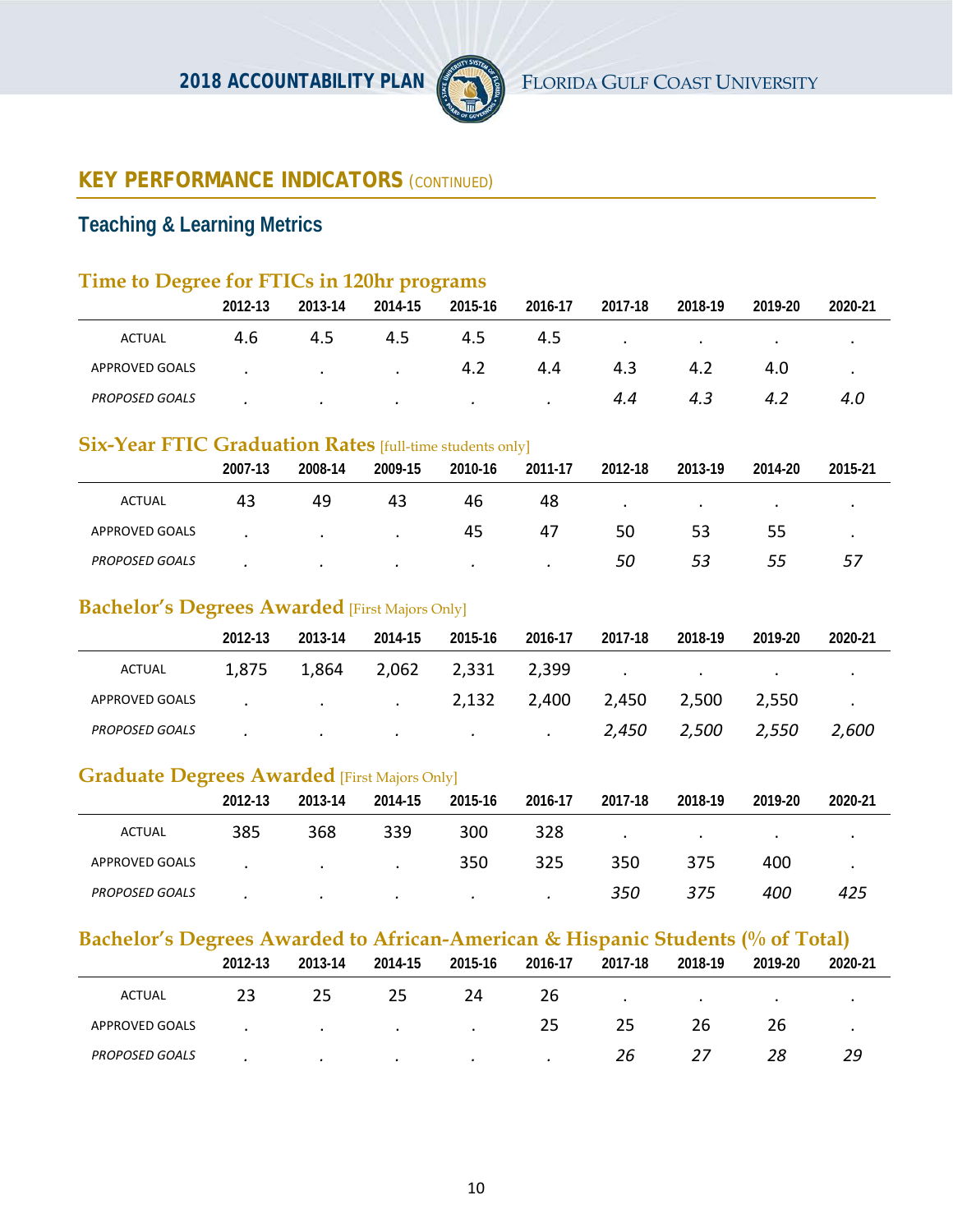

# **Teaching & Learning Metrics**

# **Percentage of Adult (Aged 25+) Undergraduates Enrolled**

|                       | <b>Fall 2013</b> | <b>Fall 2014</b> | <b>Fall 2015</b> | <b>Fall 2016</b> | <b>Fall 2017</b> | <b>Fall 2018</b> | <b>Fall 2019</b> | <b>Fall 2020</b> | <b>Fall 2021</b> |
|-----------------------|------------------|------------------|------------------|------------------|------------------|------------------|------------------|------------------|------------------|
| <b>ACTUAL</b>         | 13               | 13               |                  |                  |                  | $\bullet$        | $\bullet$        | $\bullet$        |                  |
| <b>APPROVED GOALS</b> |                  | $\bullet$        | $\bullet$        | 13               |                  |                  | 13               |                  |                  |
| <b>PROPOSED GOALS</b> |                  |                  |                  | $\bullet$        |                  |                  | 13               |                  | 15               |

# **Percent of Undergraduate FTE in Online Courses**

|                       | 2012-13 | 2013-14   | 2014-15 | 2015-16 | 2016-17 | 2017-18   | 2018-19   | 2019-20   | 2020 21   |
|-----------------------|---------|-----------|---------|---------|---------|-----------|-----------|-----------|-----------|
| ACTUAL                | 15      | 16        | 18      |         | 19      | $\bullet$ | $\bullet$ | $\bullet$ | $\bullet$ |
| APPROVED GOALS        |         |           |         | 19      |         | 25        | 26        | 26        | $\bullet$ |
| <b>PROPOSED GOALS</b> |         | $\bullet$ |         | $\cdot$ |         | 19        | 20        |           |           |

### **Percent of Bachelor's Degrees in STEM & Health**

|                       | 2012-13 | 2013-14 | 2014-15 | 2015-16   | 2016-17   | 2017-18   | 2018-19 | 2019-20   | 2020 21 |
|-----------------------|---------|---------|---------|-----------|-----------|-----------|---------|-----------|---------|
| <b>ACTUAL</b>         | 28      | 30      | 31      | 33        | 30        | $\bullet$ |         | $\bullet$ |         |
| <b>APPROVED GOALS</b> |         |         |         | 32        | 34        | 35        | 36      | 37        |         |
| <b>PROPOSED GOALS</b> |         | $\cdot$ | $\cdot$ | $\bullet$ | $\bullet$ | 33        | 35      |           | 38      |

## **Percent of Graduate Degrees in STEM & Health**

|                       | 2012-13 | 2013-14   | 2014-15   | 2015-16 | 2016-17 | 2017-18   | 2018-19 | 2019-20   | 2020-21 |
|-----------------------|---------|-----------|-----------|---------|---------|-----------|---------|-----------|---------|
| ACTUAL                |         | 35        | 37        | 36      | 39      | $\bullet$ | $\cdot$ | $\bullet$ | ٠       |
| <b>APPROVED GOALS</b> |         | $\bullet$ | $\bullet$ | 38      | 39      | 40        | 41      | 42        |         |
| <b>PROPOSED GOALS</b> |         | $\bullet$ | $\cdot$   | $\cdot$ | $\cdot$ | 40        | 41      | 42        | 43      |

#### **Scholarship, Research and Innovation Metrics National Academy Memberships**

|                       | 2014 | 2015      | $\sim$<br>2016 | 2017      | 2018 | 2019 | 2020 | 2021 | 2022 |
|-----------------------|------|-----------|----------------|-----------|------|------|------|------|------|
| <b>ACTUAL</b>         |      |           |                |           | U    |      |      |      |      |
| <b>APPROVED GOALS</b> |      | $\bullet$ | $\bullet$      | $\bullet$ |      | U    |      |      |      |
| <b>PROPOSED GOALS</b> |      |           |                |           |      |      |      |      |      |

## **Faculty Awards**

|                       | <b>Fall 2011</b> | <b>Fall 2012</b> | <b>Fall 2013</b> | <b>Fall 2014</b> | <b>Fall 2015</b> | <b>Fall 2016</b> | <b>Fall 2017</b> | <b>Fall 2018</b> | <b>Fall 2019</b> |
|-----------------------|------------------|------------------|------------------|------------------|------------------|------------------|------------------|------------------|------------------|
| ACTUAL                |                  |                  |                  |                  | ᅩ                | $\cdot$          | $\bullet$        | $\bullet$        |                  |
| APPROVED GOALS        |                  |                  | $\bullet$        | $\bullet$        |                  |                  |                  |                  |                  |
| <b>PROPOSED GOALS</b> |                  | $\bullet$        | $\cdot$          | $\cdot$          | $\cdot$          |                  |                  |                  |                  |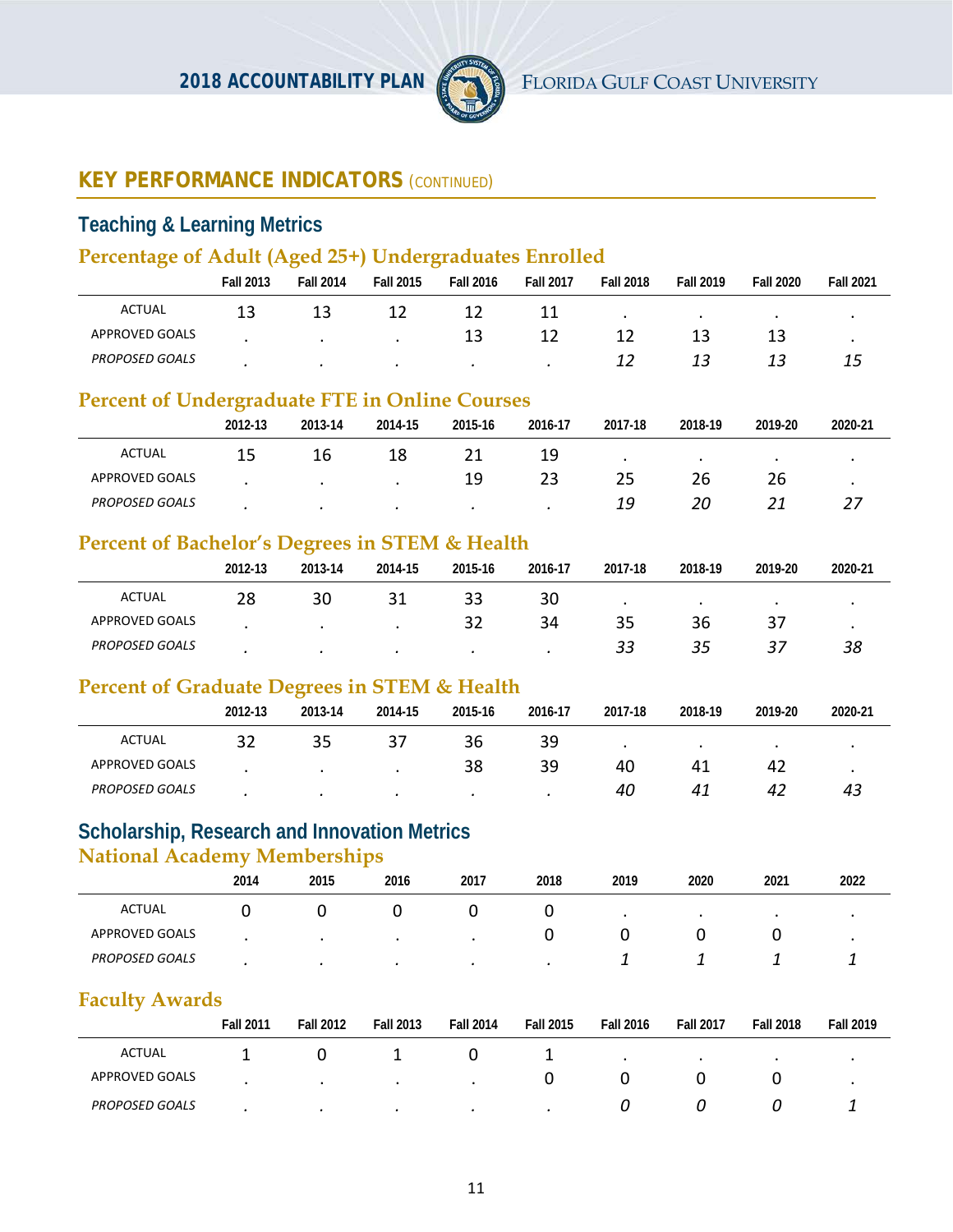

# **Scholarship, Research and Innovation Metrics**

# **Total Research Expenditures (\$M)**

|                       | 2012-13 | 2013-14   | 2014-15   | 2015-16   | 2016-17 | 2017-18   | 2018-19   | 2019-20   | 2020 21 |
|-----------------------|---------|-----------|-----------|-----------|---------|-----------|-----------|-----------|---------|
| <b>ACTUAL</b>         | 15      | 10        |           |           |         | $\bullet$ | $\bullet$ | $\bullet$ |         |
| <b>APPROVED GOALS</b> |         | $\cdot$   | $\bullet$ | $\bullet$ |         | q         | 10        |           |         |
| <b>PROPOSED GOALS</b> |         | $\bullet$ | $\cdot$   | $\bullet$ | $\cdot$ | q         | 10        |           |         |

#### **Percentage of Research Expenditures Funded from External Sources**

|                       | 2012-13 | 2013-14   | 2014-15   | 2015-16   | 2016-17 | 2017-18   | 2018-19   | 2019-20   | 2020-21   |
|-----------------------|---------|-----------|-----------|-----------|---------|-----------|-----------|-----------|-----------|
| <b>ACTUAL</b>         | 87      |           | 74        |           | 74      | $\bullet$ | $\bullet$ | $\bullet$ | $\bullet$ |
| APPROVED GOALS        |         | $\cdot$   | $\bullet$ | $\bullet$ | 76      | 77        | 78        | 79        | ٠         |
| <b>PROPOSED GOALS</b> |         | $\bullet$ | $\cdot$   | $\bullet$ | $\cdot$ |           | 78        | 79        | 80        |

## **Utility Patents Awarded** [from the USPTO]

| $\sim$                | 2013 | 2014      | 2015    | 2016      | 2017 | 2018      | 2019      | 2020      | 2021 |
|-----------------------|------|-----------|---------|-----------|------|-----------|-----------|-----------|------|
| ACTUAL                |      | U         |         |           |      | $\bullet$ | $\bullet$ | $\bullet$ |      |
| <b>APPROVED GOALS</b> |      | $\bullet$ | $\cdot$ | $\bullet$ |      | υ         |           |           |      |
| <b>PROPOSED GOALS</b> |      | $\cdot$   | $\cdot$ | $\cdot$   |      |           |           |           |      |

## **Number of Licenses/Options Executed Annually**

|                       | 2011-12 | 2012-13   | 2013-14   | 2014-15   | 2015-16 | 2016-17   | 2017-18   | 2018-19   | 2019-20   |
|-----------------------|---------|-----------|-----------|-----------|---------|-----------|-----------|-----------|-----------|
| ACTUAL                |         |           |           | υ         |         | $\bullet$ | $\bullet$ | $\bullet$ | ٠         |
| APPROVED GOALS        |         | $\cdot$   | $\bullet$ | $\bullet$ | U       |           |           |           | $\bullet$ |
| <b>PROPOSED GOALS</b> |         | $\bullet$ | $\cdot$   | $\cdot$   | $\cdot$ |           | U         |           |           |

# **Number of Start-up Companies Created**

|                       | 2011-12 | 2012-13   | 2013-14 | 2014-15   | 2015-16 | 2016 17   | 2017-18   | 2018-19   | 2019-20   |
|-----------------------|---------|-----------|---------|-----------|---------|-----------|-----------|-----------|-----------|
| <b>ACTUAL</b>         |         |           |         |           |         | $\bullet$ | $\bullet$ | $\bullet$ | $\bullet$ |
| APPROVED GOALS        | ٠       | $\bullet$ | $\cdot$ | $\bullet$ |         |           | -         |           | $\bullet$ |
| <b>PROPOSED GOALS</b> |         |           | $\cdot$ |           |         |           |           |           |           |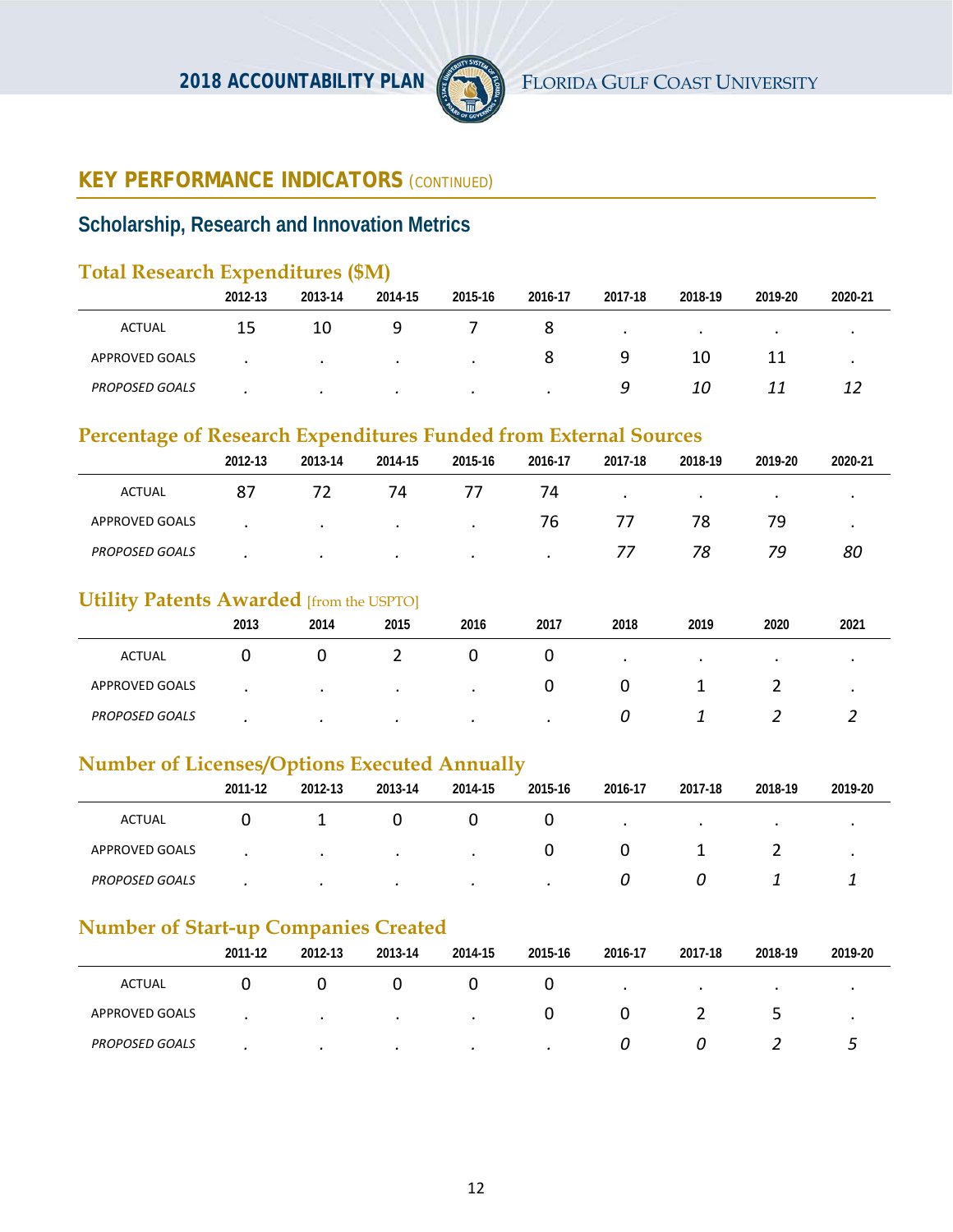

#### **Institution Specific Goals**

To further distinguish the university's distinctive mission, the university may choose to provide additional metric goals that are based on the university's own strategic plan.

#### **1. Undergraduate student publications**

|                       | 2014    | 2015      | 2016    | 2017 | 2018 | 2019 | 2020 | 2021 |  |
|-----------------------|---------|-----------|---------|------|------|------|------|------|--|
| Actual                | $\cdot$ | $\bullet$ | 11      | 31   |      |      |      |      |  |
| $\cdot$               |         |           |         |      |      |      |      |      |  |
| <b>APPROVED GOALS</b> |         | $\cdot$   | $\cdot$ | 15   | 20   | 25   | 30   | 35   |  |
| PROPOSED GOALS        |         |           |         |      | 35   | 40   | 45   | 50   |  |

#### **2. Increase in Number of Students in Honors Program/College**

|                       | 2014      | 2015      | 2016 | 2017 | 2018 | 2019 | 2020  | 2021  |
|-----------------------|-----------|-----------|------|------|------|------|-------|-------|
| Actual                | $\bullet$ | $\bullet$ | 674  | 944  |      |      |       |       |
| $\cdot$               |           |           |      |      |      |      |       |       |
| <b>APPROVED GOALS</b> |           |           |      | 770  | 875  | 975  | 1035  | 1200  |
|                       |           |           |      |      |      |      |       |       |
|                       |           |           |      |      | 1000 | 1100 | 1,200 | 1,200 |
| <b>PROPOSED GOALS</b> |           |           |      |      |      |      |       |       |

#### **3. Increase in Number of Student Entrepreneurs Starting a Business**

|                          | 2014 | 2015 | 2016 | 2017            | 2018         | 2019 | 2020 | 2021 |
|--------------------------|------|------|------|-----------------|--------------|------|------|------|
| Actual (and<br>proposed) |      |      | ے    | ີ<br><u>_ _</u> | $\sim$<br>26 | 30   | 34   | 38   |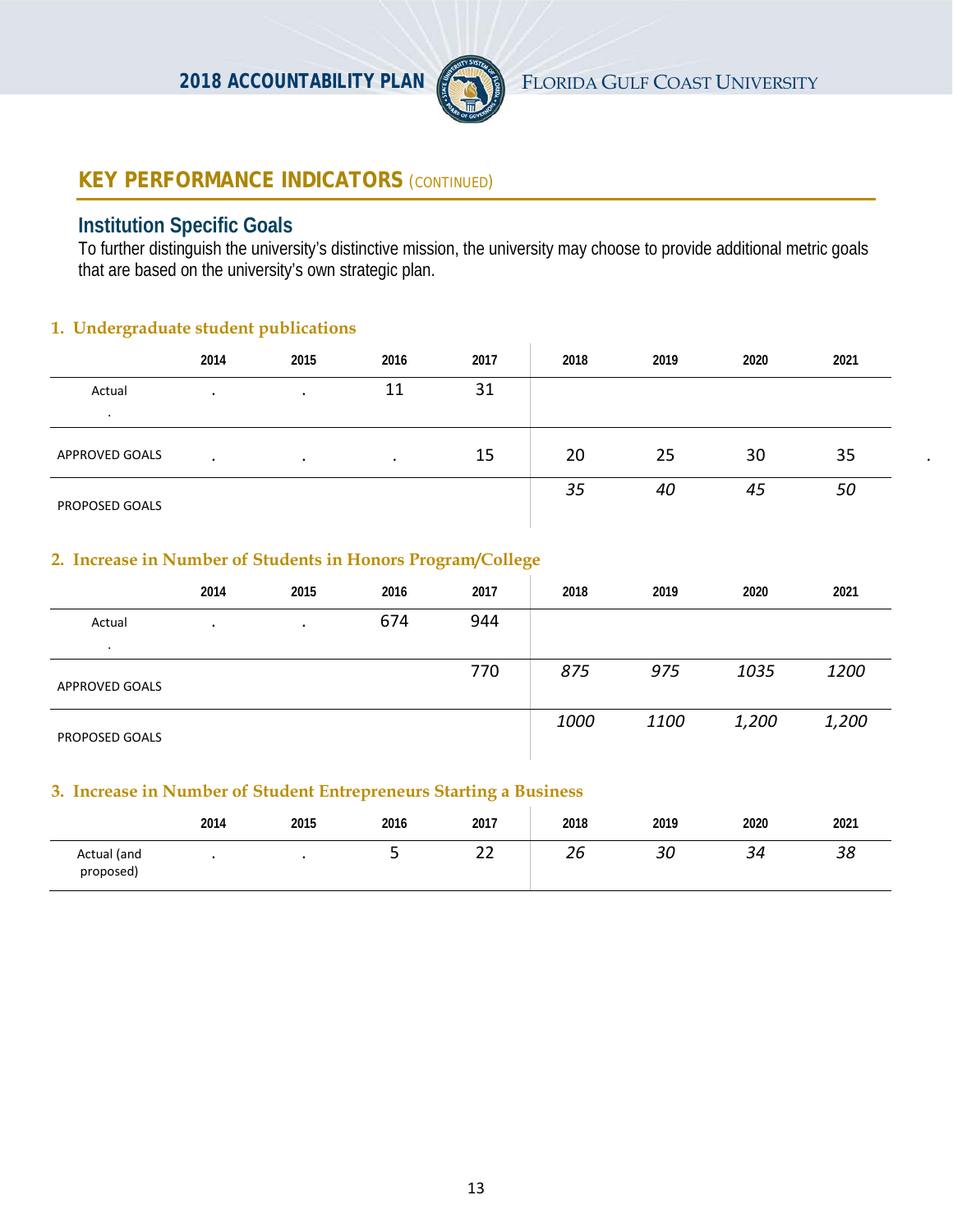

# **ENROLLMENT PLANNING**

#### **Actual & Planned Headcount Enrollment by Student Type** *(for all students at all campuses)*

|                              | <b>FALL</b><br>2013<br><b>ACTUAL</b> | <b>FALL</b><br>2014<br><b>ACTUAL</b> | <b>FALL</b><br>2015<br><b>ACTUAL</b> | <b>FALL</b><br>2016<br><b>ACTUAL</b> | <b>FALL</b><br>2017<br><b>ACTUAL</b> | <b>FALL</b><br>2018<br><b>PLAN</b> | <b>FALL</b><br>2019<br><b>PLAN</b> | <b>FALL</b><br>2020<br><b>PLAN</b> | <b>FALL</b><br>2021<br><b>PLAN</b> |
|------------------------------|--------------------------------------|--------------------------------------|--------------------------------------|--------------------------------------|--------------------------------------|------------------------------------|------------------------------------|------------------------------------|------------------------------------|
| <b>UNDERGRADUATE</b>         |                                      |                                      |                                      |                                      |                                      |                                    |                                    |                                    |                                    |
| FTIC (Regular Admit)         | 8,348                                | 8,998                                | 9,351                                | 9,258                                | 9,319                                | 9,412                              | 9,506                              | 9,601                              | 9,697                              |
| FTIC (Profile Admit)         | 377                                  | 353                                  | 301                                  | 282                                  | 248                                  | 245                                | 240                                | 235                                | 230                                |
| <b>FCS AA Transfers</b>      | 1,710                                | 1,656                                | 1,640                                | 1,606                                | 1,717                                | 1,734                              | 1,751                              | 1,769                              | 1,787                              |
| Other AA Transfers           | 238                                  | 208                                  | 210                                  | 206                                  | 220                                  | 222                                | 224                                | 226                                | 228                                |
| Post-Baccalaureates          | $\mathbf 0$                          | 170                                  | 178                                  | 157                                  | 182                                  | 183                                | 185                                | 187                                | 189                                |
| Other Undergraduates         | 2,081                                | 1,816                                | 1,896                                | 2,035                                | 1,896                                | 1,915                              | 1,934                              | 1,953                              | 1,973                              |
| Subtotal                     | 12,754                               | 13,201                               | 13,576                               | 13,544                               | 13,582                               | 13,711                             | 13,840                             | 13,971                             | 14,104                             |
| <b>GRADUATE</b>              |                                      |                                      |                                      |                                      |                                      |                                    |                                    |                                    |                                    |
| Master's                     | 863                                  | 838                                  | 834                                  | 798                                  | 822                                  | 830                                | 838                                | 846                                | 854                                |
| Research Doctoral            | 48                                   | 64                                   | 52                                   | 72                                   | 67                                   | 68                                 | 69                                 | 70                                 | 71                                 |
| <b>Professional Doctoral</b> | 76                                   | 95                                   | 94                                   | 116                                  | 125                                  | 126                                | 127                                | 128                                | 129                                |
| Subtotal                     | 987                                  | 997                                  | 980                                  | 986                                  | 1,014                                | 1,024                              | 1,034                              | 1,044                              | 1,054                              |
| <b>UNCLASSIFIED</b>          |                                      |                                      |                                      |                                      |                                      |                                    |                                    |                                    |                                    |
| H.S. Dual Enrolled           | 21                                   | 25                                   | 28                                   | 97                                   | 139                                  | 140                                | 141                                | 142                                | 143                                |
| Other $1$                    | 312                                  | 240                                  | 240                                  | 194                                  | 208                                  | 210                                | 212                                | 214                                | 216                                |
| Subtotal                     | 333                                  | 265                                  | 268                                  | 291                                  | 347                                  | 350                                | 353                                | 356                                | 359                                |
| <b>TOTAL</b>                 | 14,074                               | 14,463                               | 14,824                               | 14,821                               | 14,943                               | 15,085                             | 15,227                             | 15,371                             | 15,517                             |

Notes: This table reports the number of students enrolled at the university by student type categories. The student type for undergraduates is based on the Type of Student at Time of Most Recent Admission. The student type for graduates is based on the degree that is sought and the student CIP code. Unclassified refers to a student who has not yet been formally admitted into a degree program but is enrolled. (1) 'Other Unclassified' students include Post-Baccalaureates who are not seeking a degree.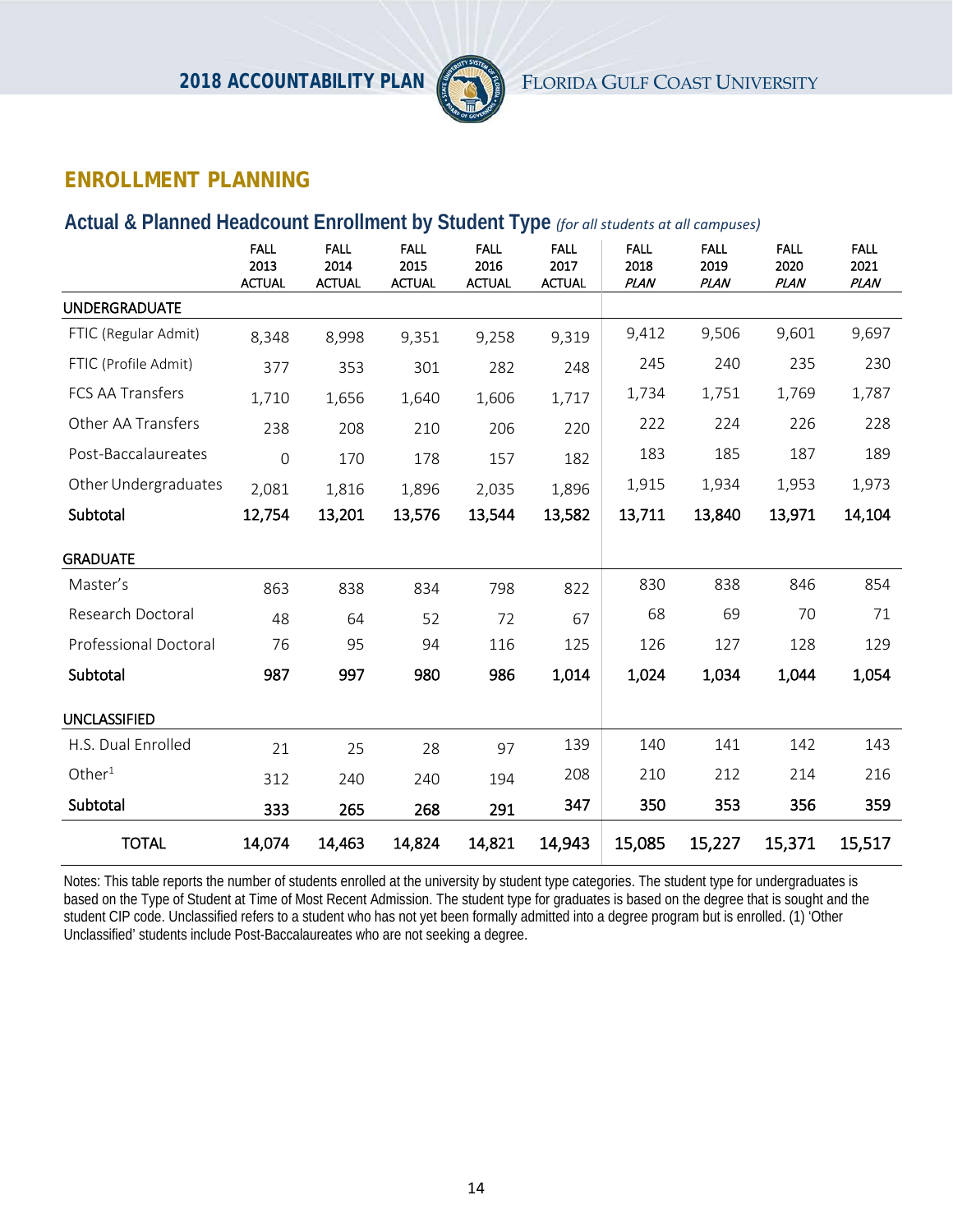

#### **ENROLLMENT PLANNING (**CONTINUED**)**

#### **Actual & Planned FTE Enrollment by Residency & Student Level**

|                     | 2012-13<br><b>ACTUAL</b> | 2013-14<br><b>ACTUAL</b> | 2014-15<br><b>ACTUAL</b> | 2015-16<br><b>ACTUAL</b> | 2016-17<br><b>ACTUAL</b> | 2017-18<br><b>PLAN</b> | 2018-19<br><b>PLAN</b> | 2019-20<br><b>PLAN</b> | 2020-21<br><b>PLAN</b> | 2021-22<br><b>PLAN</b> |
|---------------------|--------------------------|--------------------------|--------------------------|--------------------------|--------------------------|------------------------|------------------------|------------------------|------------------------|------------------------|
| <b>RESIDENT</b>     |                          |                          |                          |                          |                          |                        |                        |                        |                        |                        |
| LOWER               | 5,424                    | 5,741                    | 5,855                    | 5,587                    | 5,459                    | 5,380                  | 5,385                  | 5,390                  | 5,400                  | 5,420                  |
| <b>UPPER</b>        | 4,468                    | 4,667                    | 4,961                    | 5,349                    | 5,502                    | 5,788                  | 5,790                  | 5,800                  | 5,825                  | 5,850                  |
| <b>GRAD I</b>       | 705                      | 667                      | 650                      | 631                      | 598                      | 637                    | 640                    | 645                    | 650                    | 655                    |
| <b>GRAD II</b>      | 163                      | 153                      | 145                      | 146                      | 174                      | 185                    | 190                    | 195                    | 200                    | 205                    |
| <b>TOTAL</b>        | 10,760                   | 11,228                   | 11,610                   | 11,713                   | 11,733                   | 11,990                 | 12,005                 | 12,030                 | 12,075                 | 12,130                 |
| <b>NON-RESIDENT</b> |                          |                          |                          |                          |                          |                        |                        |                        |                        |                        |
| LOWER               | 311                      | 342                      | 407                      | 559                      | 632                      | 625                    | 630                    | 635                    | 640                    | 650                    |
| <b>UPPER</b>        | 180                      | 194                      | 208                      | 233                      | 277                      | 346                    | 350                    | 355                    | 360                    | 365                    |
| <b>GRAD I</b>       | 31                       | 29                       | 28                       | 30                       | 35                       | 40                     | 41                     | 45                     | 50                     | 55                     |
| <b>GRAD II</b>      | 7                        | 11                       | 15                       | 15                       | 19                       | 15                     | 17                     | 20                     | 25                     | 30                     |
| <b>TOTAL</b>        | 530                      | 575                      | 657                      | 837                      | 963                      | 1,026                  | 1,038                  | 1,055                  | 1,075                  | 1,100                  |
| TOTAL               |                          |                          |                          |                          |                          |                        |                        |                        |                        |                        |
| LOWER               | 5,735                    | 6,083                    | 6,262                    | 6,147                    | 6,091                    | 6,005                  | 6,015                  | 6,025                  | 6,040                  | 6,070                  |
| <b>UPPER</b>        | 4,649                    | 4,860                    | 5,168                    | 5,582                    | 5,779                    | 6,134                  | 6,140                  | 6,155                  | 6,185                  | 6,215                  |
| <b>GRAD I</b>       | 736                      | 696                      | 677                      | 661                      | 633                      | 677                    | 681                    | 690                    | 700                    | 710                    |
| <b>GRAD II</b>      | 170                      | 163                      | 160                      | 161                      | 193                      | 200                    | 207                    | 215                    | 225                    | 235                    |
| <b>TOTAL</b>        | 11,290                   | 11,802                   | 12,267                   | 12,551                   | 12,696                   | 13,016                 | 13,043                 | 13,085                 | 13,150                 | 13,230                 |

Note: Full-time Equivalent (FTE) student is a measure of all instructional activity (regardless of fundability) that is based on the number of credit hours that students enroll. FTE is based on the standard national definition, which divides undergraduate credit hours by 30 and graduate credit hours by 24. Pursuant to section 1013.31, Florida Statutes, Board facilities staff use this data as a key factor in the calculation of facility space needs for university educational plant surveys.

# **Actual & Planned FTE Enrollment by Method of Instruction** *(for all students at all campuses)*

|                    | 2012-13<br><b>ACTUAL</b> | 2013-14<br><b>ACTUAL</b> | 2014-15<br><b>ACTUAL</b> | 2015-16<br><b>ACTUAL</b> | 2016-17<br><b>ACTUAL</b> | 2017-18<br><b>PLAN</b> | 2018-19<br><b>PLAN</b> | 2019-20<br><b>PLAN</b> | 2020-21<br><b>PLAN</b> | 2021-22<br><b>PLAN</b> |
|--------------------|--------------------------|--------------------------|--------------------------|--------------------------|--------------------------|------------------------|------------------------|------------------------|------------------------|------------------------|
| UNDERGRADUATE      |                          |                          |                          |                          |                          |                        |                        |                        |                        |                        |
| Distance (80-100%) | 1,597                    | 1,774                    | 2,055                    | 2,428                    | 2,309                    | 2,360                  | 2,478                  | 2,600                  | 2,725                  | 2,855                  |
| Hybrid (50-79%)    | 215                      | 138                      | 87                       | 120                      | 56                       | 65                     | 67                     | 70                     | 72                     | 75                     |
| Classroom (0-50%)  | 8,572                    | 9,031                    | 9,289                    | 9.180                    | 9,505                    | 9.714                  | 9,610                  | 9,510                  | 9,428                  | 9,355                  |
| Subtotal           | 10,384                   | 10,943                   | 11,431                   | 11,728                   | 11,870                   | 12,139                 | 12,155                 | 12,180                 | 12,225                 | 12,285                 |
| <b>GRADUATE</b>    |                          |                          |                          |                          |                          |                        |                        |                        |                        |                        |
| Distance (80-100%) | 230                      | 217                      | 225                      | 291                      | 245                      | 260                    | 273                    | 292                    | 311                    | 342                    |
| Hybrid (50-79%)    | 103                      | 63                       | 19                       | 4                        | 10                       | 15                     | 15                     | 20                     | 20                     | 25                     |
| Classroom (0-50%)  | 573                      | 580                      | 593                      | 526                      | 571                      | 602                    | 600                    | 593                    | 594                    | 578                    |
| Subtotal           | 906                      | 860                      | 837                      | 821                      | 826                      | 877                    | 888                    | 905                    | 925                    | 945                    |

Note: Full-time Equivalent (FTE) student is a measure of instructional activity (regardless of fundability) that is based on the number of credit hours that students enroll. FTE is based on the standard national definition, which divides undergraduate credit hours by 30 and graduate credit hours by 24. Distance Learning is a course in which at least 80 percent of the direct instruction of the course is delivered using some form of technology when the student and instructor are separated by time or space, or both (per 1009.24(17), F.S.). Classroom/Traditional, is a course in which less than 50% of the direct instruction of the course is delivered using some form of technology when the student and instructor are separated by time, space or both. This designation can include activities that do not occur in a classroom (ie, labs, internships, practica, clinicals, labs, etc) – see SUDS data element #2052.